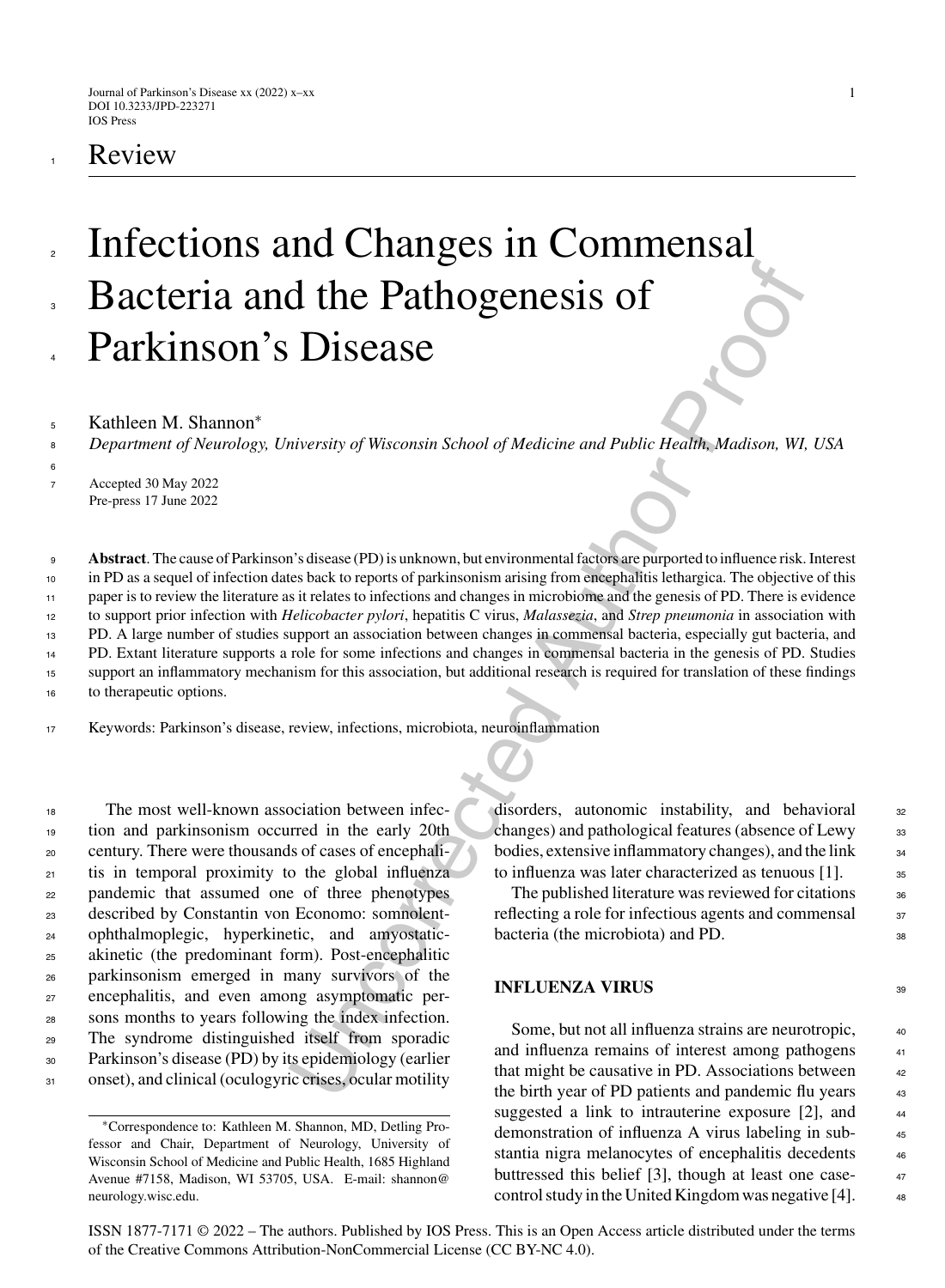However, a more recent Danish case-control study that analyzed prospectively collected data over more than three decades in 10,271 newly diagnosed PD and 51,355 matched control subjects, found influenza infection was associated with PD diagnosis more than

<sup>54</sup> 10 years later (OR 1.73; 95% CI 1.11–2.71) [5].

#### <sup>55</sup> **HEPATITIS C VIRUS**

 Hepatitis C (HCV) is a neurotropic virus that repli- cates in the central nervous system (CNS) and may be associated with progressive dopaminergic neuronal demise [6]. HCV RNA has been detected in post- mortem brain. In a population-based cohort in Tai- wan, HCV infection was associated with an increased  $\epsilon_2$  risk of developing PD (HR 1.29 (95% CI 1.06– 1.56, adjusted for age, gender, and comorbidities)) [7, 8]. A meta-analysis showed a significant relationship  $_{65}$  between HCV and PD (pooled OR = 1.195 [9] 95% 66 CI 1.012–1.410;  $p = 0.035$  [10]. Treatment of HCV with interferon was associated with a decreased risk of developing PD over 6 years compared to persons who did not receive interferon, lending additional support to the concept that HCV increases risk of <sup>71</sup> PD [8].

#### <sup>72</sup> **SARS-COV-2 VIRUS**

the cases of PD that arise to the discussion of the cases of PD that arise from the case of the deceled in post-<br>
dopaminergic neuroal<br>
dopaminergic neuroal<br>
to the amely of THER VIRUSES<br>
been deceled in post-<br>
with variou SARS-CoV-2 is a respiratory pathogen implicated in a global pandemic that began in 2019 and con- tinues at the time of this publication. The virus is a coronavirus, and the illness has killed nearly 6 mil- lion world citizens as of the end of February 2022. The clinical illness, COVID-19, has included many neurologic syndromes including stroke, meningitis, delirium, and gait disorder [11]. The frequency of 81 anosmia in infections related to the SARS-CoV-2 virus has raised concerns that the global pandemic might give rise to an epidemic of PD [12]. It is not yet understood whether the virus is neurotropic, but it has been associated with robust cytokine response and CNS inflammation. A recent publication describes two patients who developed a rapidly-progressive 88 atypical parkinsonism phenotype following SARS-89 CoV-2-related encephalopathy, including signs sug- gestive of encephalitis [13]. Features atypical for PD included gaze palsy, myoclonus, prominent dystonia, seizures, and limited levodopa response. These clinical features closely mirror those seen 94 in the encephalitis lethargica epidemic of the early 20th century. One of the recent cases had CSF-

restricted oligoclonal bands, but neither responded 96 to immunotherapy. FDG PET-CT findings demonstrated brainstem, temporal lobe, and basal ganglia 98 hypermetabolism and cortical hypometabolism [13]. 99 No pathological studies in contemporary cases are yet  $100$ available. However, some have been concerned that 101 there will be cases of PD that arise from COVID-19,  $102$ particularly in "long COVID" cases.

#### **OTHER VIRUSES** 104

There have been reports of associations of PD 105 with various other viruses including varicella zoster, 106 measles, mumps, hepatitis B, Coxsackie, Japanese 107 encephalitis B, western equine encephalitis, west Nile 108 encephalitis, St. Louis encephalitis, human immunodeficiency virus, enteroviruses, dengue, and herpes 110 viruses, but these reports are isolated or did not survive meta-analysis  $[10]$ . 112

### **HELICOBACTER PYLORI** 113

A Danish registry study demonstrated increased 114 risk of PD in subjects prescribed *Helicobacter pylori* <sup>115</sup> eradicating therapy or proton pump inhibitors five 116 or more years before the onset of the disease [14] A 117 meta-analysis of 10 studies (comprising 5,043 PD and 118  $23,449$  healthy subjects) showed an increased risk of  $119$ PD in patients associated with *Helicobacter pylori* 120 infection (pooled OR 1.47 (95% CI 1.25–1.70)) [15]. 121

### **STREP PNEUMONIAE** 122

A meta-analysis of 2 studies suggested a rela-<br>123 tionship between PD and prior infection with strep  $124$ pneumonia (one with scarlet fever and the other with 125 rheumatic fever) (OR 1.595 (95%CI 1.020–2.493)) 126 [10]. 127

#### **OTHER BACTERIA** 128

Reports of associations between *Bordatella per-* <sup>129</sup> *tussis*, *Mycoplasma tuberculosis*, and PD were not <sup>130</sup> confirmed in a meta-analysis [10].

#### **OTHER INFECTIOUS AGENTS AND PD**

#### *Toxoplama gondii* 133

*Toxoplasma gondii* is an intracellular parasite. 134 Between 10 and 80% of people have antibody evi-<br>135 dence of exposure to the organism. A number of 136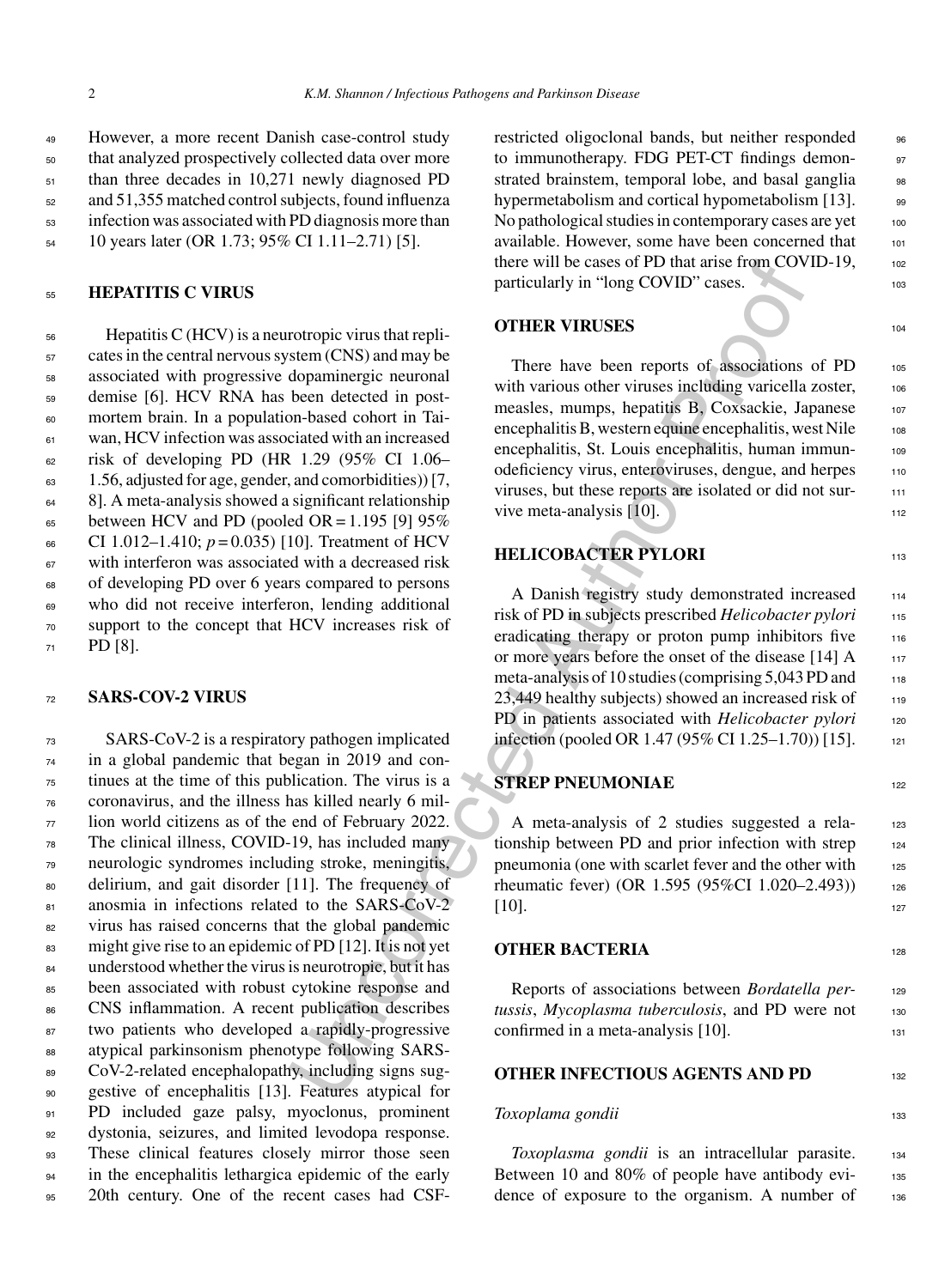*Malassezia* is a lipophilic yeast that contributes to normal skin flora but can be associated with skin dis- eases such as dermatitis and folliculitis. While there have been some case-control studies that suggest an association with PD [19], seborrheic dermatitis is common in PD, which itself is associated with increased sebum production that may predispose to skin conditions [10]. Thus, *Malassezia* may be comorbid rather than contributory in PD etiopatho-<sup>151</sup> genesis.

#### <sup>152</sup> **OVERALL RISK OF PD AFTER** <sup>153</sup> **INFECTION**

 The meta-analysis published by Wang et al. com- prised an analysis of literature published from 1965 to 2019 in PubMed and EMBASE databases. Of more than 6,000 studies, 23 were included (6 ret- rospective cohorts and 17 case-control studies). The methods included data extraction, pooling of data with random/fixed effects models followed by sen- sitivity analysis and meta-regression. They included infection detection methods as well as PD diagnos- tic criteria. In all, 21 pathogenic organisms were included (8 bacteria, 12 viruses, one fungus). After limiting the analyses to pathogens covered in more than one study, analyses were limited to herpes virus, hepatitis B virus, pertussis, scarlet fever, influenza, mumps, chicken pox, measles, *Malassezia*, hepatitis C virus, *Helicobacter pylori*, pneumonia, and rube- ola infections [10]. Those pathogens that survived this meta-analysis are shown in Table 1.

 To answer a more global question on the role of infections in the etiology of PD, Meng et al. per- formed a quantitative assessment of case-control and cohort studies. They included 13 studies in their

| Table $1 -$                                         |  |
|-----------------------------------------------------|--|
| Infectious agents associated with PD, meta-analysis |  |

| Infectious agent    | Pooled OR (95% CI)     | p       |
|---------------------|------------------------|---------|
| Helicobacter pylori | $1.653(1.426 - 1.915)$ | < 0.001 |
| Hepatitis C virus   | $1.195(1.012 - 1.410)$ | 0.035   |
| Malassezia          | $1.694(1.367 - 2.100)$ | < 0.001 |
| S. pneumoniae       | $1.595(1.020 - 2.493)$ | 0.041   |
|                     |                        |         |

Data from Wang et al. [10].

meta-analysis (8 case-control studies and 5 cohort  $176$ studies) published between 1995–2016. They found  $177$ that the development of PD was associated with 178 prior infection (OR 1.20, 95% CI 10.7–1.32). However, viral infection showed no statistically significant 180

# $95\% \text{ CI } 1.32-1.48$  [20].

213

# **COMMENSAL BACTERIA AND PD:** <sup>184</sup> **MICROBIOTA STUDIES**

Solical term interaction of the transformation of the transformation of the transformation of the solicity of the solicity of the solicity of the solicity of the solicity of the solicity is self to solicity is self to the The microbiota is the population of microbes that  $186$ dwell on epithelial and other surfaces, and the microbiome is the genetic material housed within these 188 bacteria. Studies of microbiota and microbiome in 189 man have garnered immense interest as it has become clear changes in bacterial populations may be impor- <sup>191</sup> tant in the genesis of many illnesses. The analysis of 192 the microbiome is very complex, and largely based on 193 interrogation of the hypervariable genetic sequences 194 in ribosomal RNA  $[21]$ .

# *Nasal microbiota* 196

There have been two negative studies of nasal 197 microbiota associations with PD  $[22, 23]$ . Adequate  $198$ sampling of the nasal mucosa can be uncomfortable for patients, and it is necessary to use a deep  $200$ sampling approach to obtain optimal samples. Using  $201$ one such approach, Pal et al. found significant dif- <sup>202</sup> ferences between PD and non-household controls. 203 Putative opportunistic bacteria were identified in PD,  $_{204}$ including *Moraxella catarrhalis*, a proinflammatory 205 bacterium [24].

# *Oral microbiota* <sup>207</sup>

A study in 20 PD and 20 controls found bacteria 208 associated with oral pathologies (*Atinomyces*, *Veil-* <sup>209</sup> *lonella*, *Kingella oralis*, and *Streptococcus mutans*) <sup>210</sup> were more prevalent in PD. PD subjects had gingi-<br>211 val inflammation, exemplified by increased gingival 212 crevice cytokines (pro-inflammatory cytokine IL1- $\beta$ and the anti-inflammatory cytokine IL-1RA with a  $_{214}$ trend towards increase TNF- $\alpha$  levels) [25]. Another  $215$ study by Pereira et al. in Finnish patents showed 216 differences between PD and controls, but opportunistic oral pathogens were more common in men than 218 women irrespective of PD diagnosis [23]. Poor oral 219 hygiene, dysphagia, and drooling are common in PD 220 and can independently contribute to changes in oral 221 microbiota [26].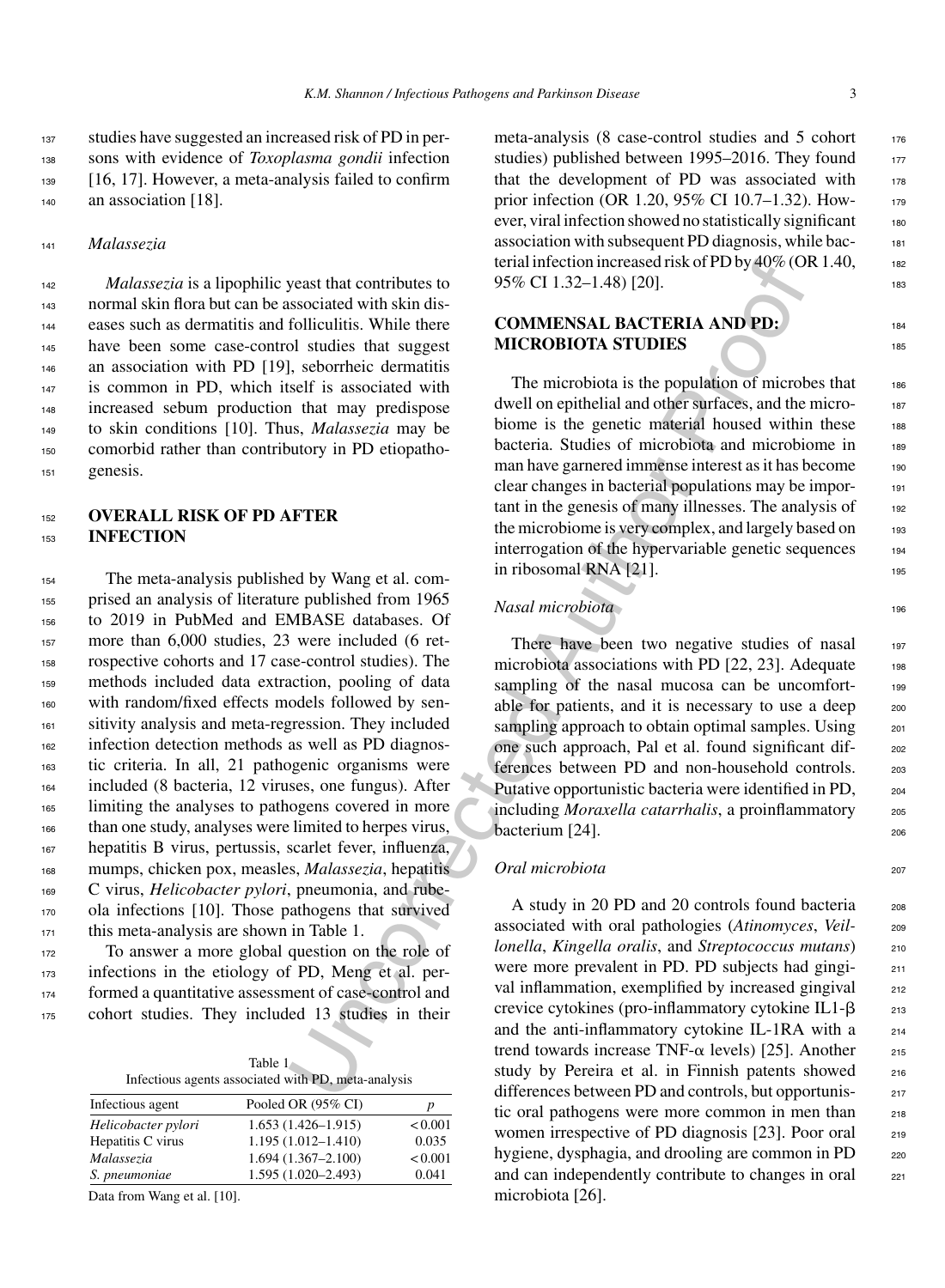#### <sup>222</sup> *Gut microbiota*

 In healthy human gut, about 95% of bacteria belong to the phyla Bacteroidetes and Firmicutes, while those in a diseased state may harbor large num- bers of other phyla (Proteobacteria, Verrucomicrobia, Actinobacteria, Fusobacteria). Variation in micro- biota is the norm and there is no universally normal gut microbiota [27]. Moreover, gut microbial popula- tions are dynamic, with frequent changes in patients with fluctuating primary bowel disease and slower changes related to diet, weight loss or other changes <sup>233</sup> [21].

 The most popular approach to the gut microbiome is amplicon analysis after amplification of hyper- variable regions of 16S ribosomal RNA genes. Next generation sequencing allows placing the bacteria on a phylogenetic tree. Another approach uses shotgun genomics to analyze all DNA in a sample. The anal-ysis of the resulting datasets is quite complex.

 There have been nearly two dozen studies of gut flora in PD. A recent meta-analysis analyzed 22 studies using 16S ribosomal RNA-gene amplicon sequencing, for which raw sequencing data were available in 10 studies in 9 cohorts from 6 countries. One conclusion of this study was that most differ- ences among the studies related to methodologic differences, including geographic region, participant selection, sample processing, sequencing methods, and which hypervariable region of the 16S rRNA gene was sequenced. However, the authors did con- clude that there were robust differences in gut microbiota between PD subjects and control sub- jects. Representation of normally dominant bacteria was decreased in favor of microbes that are not nor- mally abundant in stool.*Roseburia, Fusicatenibacter, Blautia, Anaerostipes*, and *Faealibacterium* were less abundant in PD feces [28]. There is a general agree- ment that the gut microbiota in PD is populated with fewer anti-inflammatory and more pro-inflammatory bacteria. One proposed consequence of this change in microbiota is reduced short-chain fatty acid (SCFA) production, particularly butyrate [28]. SCFA are the product of anaerobic fermentation of dietary polysac- charides and play critical roles in maintenance of the gut barrier, production of protective mucus, and anti- inflammatory activities. SCFA are also important in the microbiota-gut-brain axis. They have systemic anti-inflammatory effects and also a role in mainte- nance of the blood-brain barrier as well as neuronal function [29]. Parkinsonian phenotypes in animal PD models are enhanced by population of the animal gut

with bacteria that predominate in PD subjects and 273 reduced in the presence of bacteria associated with <sup>274</sup> anti-inflammatory effects [30–33]. Predictive func- <sup>275</sup> tional genetics studies suggest an over-representation <sup>276</sup> of genes in metabolic pathways that favor pathogenic- <sup>277</sup> ity and secretion of lipopolysaccharide, a bacterial 278 endotoxin [34]. Localized and systemic inflamma-<br>
<sub>279</sub> tion is a direct result of these changes in commensal <sup>280</sup> bacteria. Increased cytokine levels can be measured at 281 the interfaces of the environment with epithelial sur-<br>282 faces and there are increases in systemic cytokines, 283 including interleukins (IL) and others. Multiple stud- <sup>284</sup> ies support increased concentrations of IL-6, IL-8, <sup>285</sup> IL-12, IL-18, IL-1-beta, and tumor necrosis factor-<br>286  $alpha [35]$ . 287

# **HOW MIGHT EXPOSURE TO** <sup>288</sup> **INFECTIOUS AGENTS BE INVOLVED IN** 289 **THE GENESIS OF PD?** 290

While associations among pathogens and PD are 291 intriguing, it is clear we are not on a course to iden-<br>292 tify a single pathogen that triggers the cascade of 293 events that results in PD. These agents should best be 294 considered environmental agents, like environmental <sup>295</sup> neurotoxins that conspire with genetic predisposition 296 to incite the degenerative synucleinopathy that results 297 in clinically manifest PD. 298

U. Variation in microscopies and systems infl. Localizzed and systems infl.<br>
The minicipality or minicipality in the system of the control time and the control in the system energy in pairing the back of the methanology i Several mechanisms (synuclein spread, neuroin-<br>299 flammation, metabolites) have been proposed to 300 explain a relationship between infectious agents and 301 PD. In 2006, Braak and colleagues [36] expanded 302 on his studies of the distribution of alpha-synuclein 303  $(AS)$  pathology suggesting a spread of AS across  $304$ contiguous neural pathways in CNS and suggested 305 that AS pathology might begin consequent to a 306 pathogen in the gastrointestinal tract, then spread in  $307$ a prion-like fashion to the dorsal motor nucleus of 308 the vagus, from which it ascends to the midbrain 309 tegmentum and rostrally onwards. Further support 310 for this mechanism comes from imaging studies  $311$ suggesting that both brain-first and body-first path-<br>312 ways to PD are possible [37, 38]. Although support  $313$ for spread of abnormal AS from the gut to the 314 brain received some support from preclinical work 315 [39], the failure to demonstrate any human dece-<br>316 dents with isolated gastrointestinal tract synuclein 317 aggregates has lessened enthusiasm for this potential  $\frac{318}{318}$ mechanism from gastrointestinal sources [40]. Sup-<br>319 port for synuclein spread through olfactory pathways 320 remains  $[41]$ . An alternative mechanistic explanation  $321$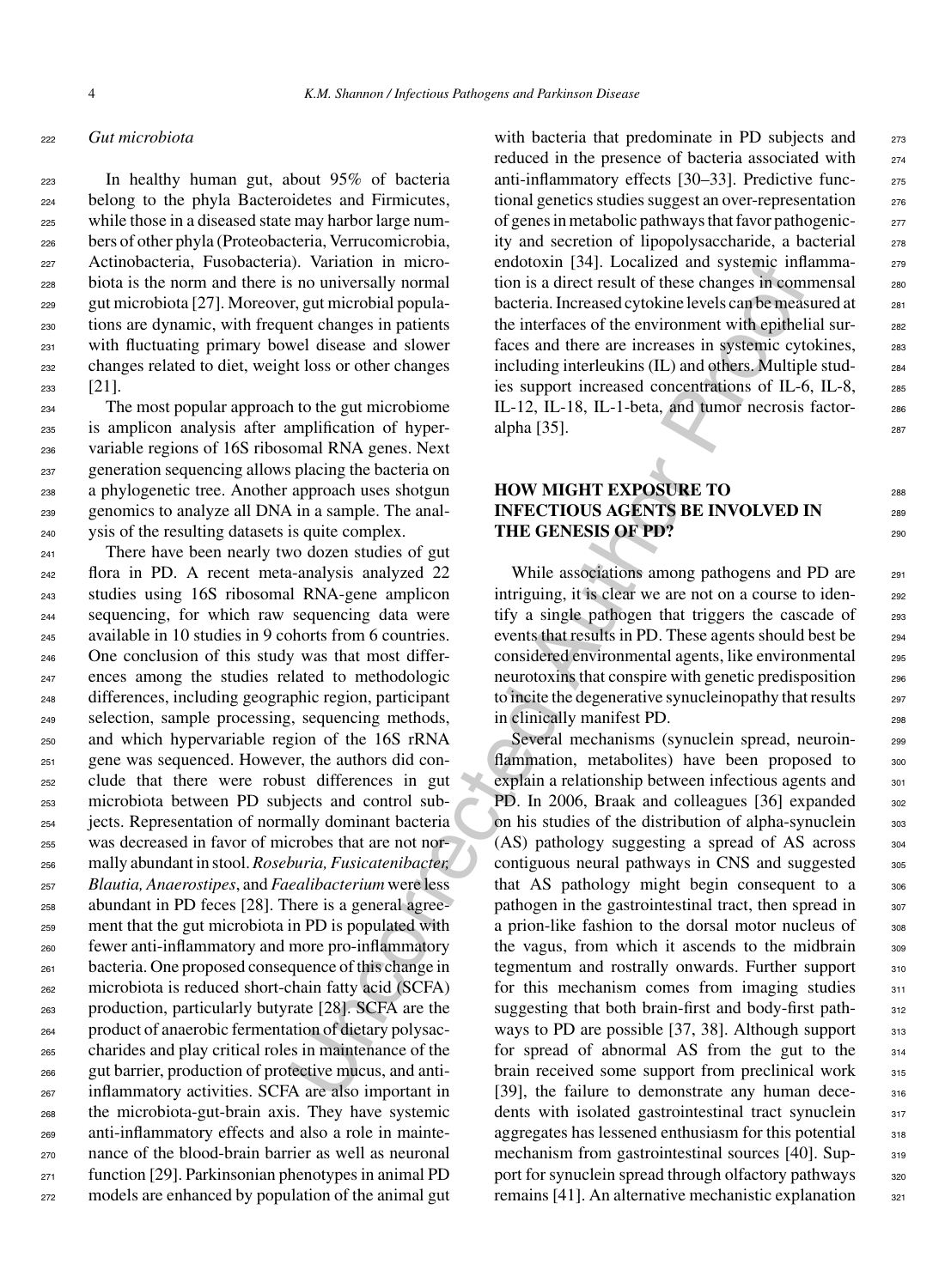

Fig. 1. Parkinson's disease is best thought as the end product of genetic susceptibility (supported by increased risk in first degree family members) and environmental exposure. Environmental exposures are generally thought to be chemical products in the external space. However, infectious pathogens and commensal microbes on surfaces or in tissues may also trigger inflammatory responses that ultimately provoke neuroinflammation and cell death.

 is that pathogens produce a systemic inflamma- tory response that accesses the brain and triggers a neuroinflammatory response, including microglial activation [9]. Indeed, the principle that unites these disparate agents to PD is the potential to cause systemic inflammation. Infectious agents activate pathogen-associated molecular pattern receptors and environmental toxins or the havoc they induce may activate damage-associated molecular pattern recep- tors, giving rise to cytokine production and release, with systemic inflammation. Systemic inflammation may gain access to the CNS via altered blood-brain barrier permeability or through migration of immuno- competent cells. Once the inflammatory process enters the CNS, cytokines can trigger synucleinopa- thy, which is itself self-sustaining [42]. In a series of studies, synuclein induced a robust microglial response in cell culture. Intracerebral injections of synuclein induced cytokine expression that was sig- nificantly greater after systemic lipopolysaccharide challenge [43]. Preclinical evidence suggests that bacterial lipopolysaccharide may induce a distinct

strain of AS fibrils that is self-renewable and drives a  $_{344}$ mouse model of PD [44]. Another proposed mecha-<br>345 nism is a direct effect the gut bacterial amyloid (Curli 346 and others) on synuclein aggregation  $[45]$ . Figure 1  $\frac{347}{2}$ illustrates the potential mechanisms of PD genesis 348 hypotheses. 349

# **THOUGHTS ON THERAPEUTIC** <sup>350</sup> **APPROACHES** 351

A number of anti-infective agents have been 352 proposed as possible therapeutic agents in PD. 353 These include ceftriaxone, doxycycline, minocy-<br>354 cline, rifampicin, geldamycin, rapamycin, interferon,  $355$ amantadine, and niclosamide [9]. However, in none 356 of these cases is the potential neuroprotective effect  $357$ mediated by eradicating an infectious organism. 358 Rather, each is proposed to have an effect on neuroin-<br>359 flammation, microglial activation, oxidative stress,  $360$ synuclein aggregation, or mitochondrial function. An  $_{361}$ accumulating body of evidence suggests that neu-<br>sez roinflammation is a promising target for therapy, but  $\frac{363}{100}$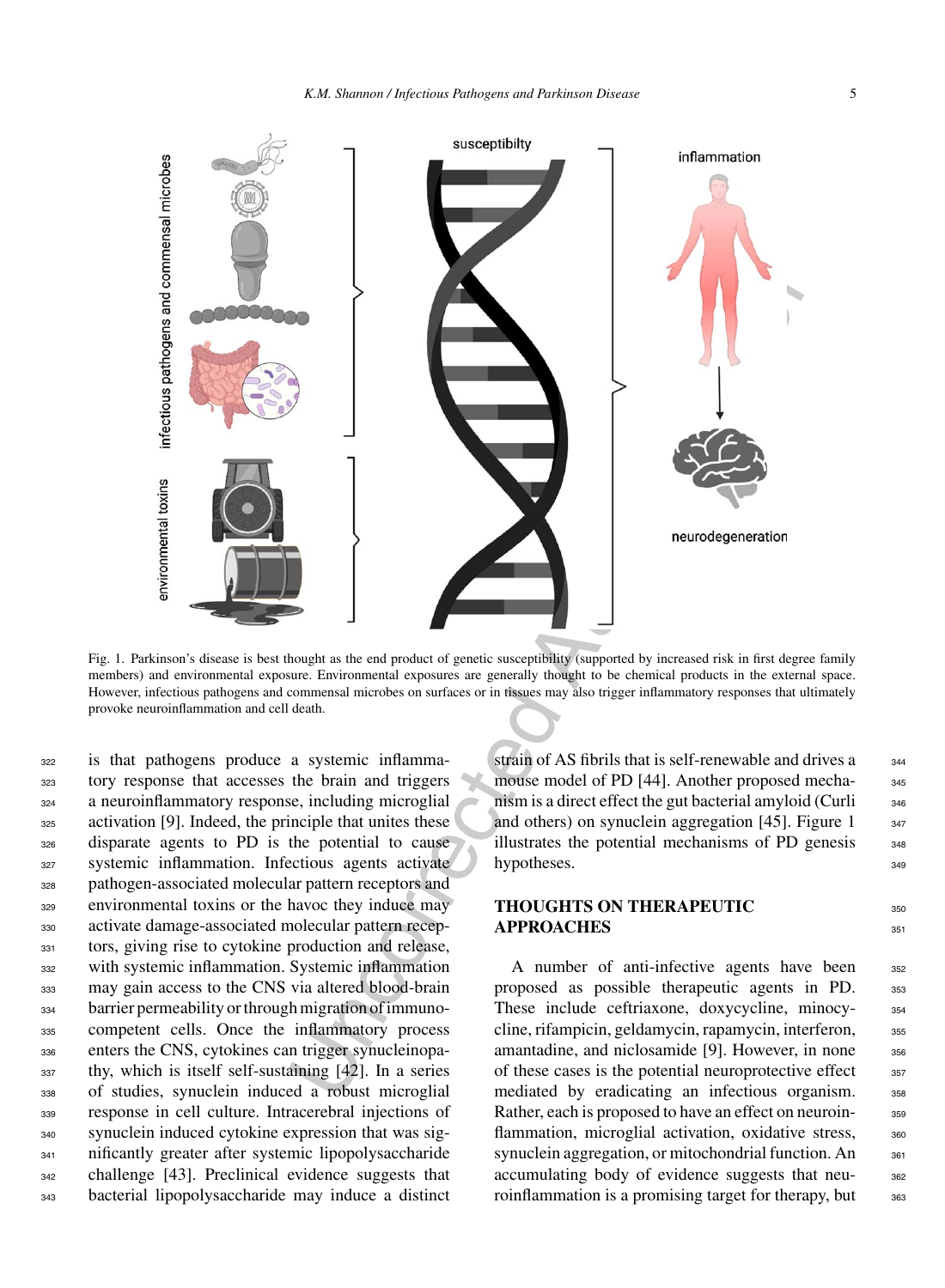this has not yet yielded effective therapies. In the interim, approaches might include anti-inflammatory diet (Mediterranean diet), regular exercise, pre- and probiotic supplements, or fecal transplant.

#### <sup>368</sup> **CONFLICT OF INTEREST**

<sup>369</sup> The author has no conflict of interest to report.

#### <sup>370</sup> **REFERENCES**

- <sup>371</sup> [1] Cadar D, Jellinger KA, Riederer P, Strobel S, Monoranu <sup>372</sup> CM, Tappe D (2021) No metagenomic evidence of causative <sup>373</sup> viral pathogens in postencephalitic parkinsonism following <sup>374</sup> encephalitis lethargica. *Microorganisms* **9**, 1716.
- <sup>375</sup> [2] Mattock C, Marmot M, Stern G (1988) Could Parkin-<sup>376</sup> son's disease follow intra-uterine influenza? A speculative <sup>377</sup> hypothesis. *J Neurol Neurosurg Psychiatry* **51**, 753-756.
- <sup>378</sup> [3] Rohn TT, Catlin LW (2011) Immunolocalization of <sup>379</sup> influenza A virus and markers of inflammation in the human <sup>380</sup> Parkinson's disease brain. *PLoS One* **6**, e20495.
- <sup>381</sup> [4] Toovey S, Jick SS, Meier CR (2011) Parkinson's dis-<sup>382</sup> ease or Parkinson symptoms following seasonal influenza. <sup>383</sup> *Influenza Other Respir Viruses* **5**, 328-333.
- <sup>384</sup> [5] Cocoros NM, Svensson E, Szepligeti SK, Vestergaard SV, <sup>385</sup> Szentkuti P, Thomsen RW, Borghammer P, Sorensen HT, <sup>386</sup> Henderson VW (2021) Long-term risk of Parkinson disease <sup>387</sup> following influenza and other infections. *JAMA Neurol* **78**, <sup>388</sup> 1461-1470.
- <sup>389</sup> [6] Wu WY, Kang KH, Chen SL, Chiu SY, Yen AM, Fann JC, Su <sup>390</sup> CW, Liu HC, Lee CZ, Fu WM, Chen HH, Liou HH (2015) <sup>391</sup> Hepatitis C virus infection: A risk factor for Parkinson's <sup>392</sup> disease. *J Viral Hepat* **22**, 784-791.
- <sup>393</sup> [7] Tsai HH, Liou HH, Muo CH, Lee CZ, Yen RF, Kao CH <sup>394</sup> (2016) Hepatitis C virus infection as a risk factor for Parkin-<sup>395</sup> son disease: A nationwide cohort study. *Neurology* **86**, 396 840-846
- <sup>397</sup> [8] Lin WY, Lin MS, Weng YH, Yeh TH, Lin YS, Fong PY, <sup>398</sup> Wu YR, Lu CS, Chen RS, Huang YZ (2019) Association of <sup>399</sup> antiviral therapy with risk of Parkinson disease in patients <sup>400</sup> with chronic hepatitis C virus infection. *JAMA Neurol* **76**, <sup>401</sup> 1019-1027.
- <sup>402</sup> [9] Shen S, Zhang C, Xu YM, Shi CH (2022) The role of <sup>403</sup> pathogens and anti-infective agents in Parkinson's disease, <sup>404</sup> from etiology to therapeutic implications. *J Parkinsons Dis* <sup>405</sup> **12**, 27-44.
- <sup>406</sup> [10] Wang H, Liu X, Tan C, Zhou W, Jiang J, Peng W, Zhou X, <sup>407</sup> Mo L, Chen L (2020) Bacterial, viral, and fungal infection-<sup>408</sup> related risk of Parkinson's disease: Meta-analysis of cohort <sup>409</sup> and case-control studies. *Brain Behav* **10**, e01549.
- <sup>410</sup> [11] Awogbindin IO, Ben-Azu B, Olusola BA, Akinluyi ET, <sup>411</sup> Adeniyi PA, Di Paolo T, Tremblay ME (2021) Microglial <sup>412</sup> implications in SARS-CoV-2 infection and COVID-19: <sup>413</sup> Lessons from viral RNA neurotropism and possible rel-<sup>414</sup> evance to Parkinson's disease. *Front Cell Neurosci* **15**, <sup>415</sup> 670298.
- <sup>416</sup> [12] Ramirez-Zamora A, Hess CW, Nelson DR (2019) Is inter-<sup>417</sup> feron therapy for hepatitis C infection a treatable risk factor <sup>418</sup> for Parkinson disease? *JAMA Neurol* **76**, 1006-1007.
- <sup>419</sup> [13] Morassi M, Palmerini F, Nici S, Magni E, Savelli G, Guerra <sup>420</sup> UP, Chieregato M, Morbelli S, Vogrig A (2021) SARS-<sup>421</sup> CoV-2-related encephalitis with prominent parkinsonism:

Clinical and FDG-PET correlates in two patients. *J Neurol* <sup>422</sup> **268**, 3980-3987. <sup>423</sup>

- [14] Nielsen HH, Qiu J, Friis S, Wermuth L, Ritz B (2012) 424 Treatment for Helicobacter pylori infection and risk of 425 Parkinson's disease in Denmark. *Eur J Neurol* 19, 864-869. 426
- [15] Dardiotis E, Tsouris Z, Mentis AA, Siokas V, Michalo- <sup>427</sup> poulou A, Sokratous M, Dastamani M, Bogdanos DP, <sup>428</sup> Deretzi G, Kountouras J (2018) H. pylori and Parkinson's 429 disease: Meta-analyses including clinical severity.*Clin Neu-* <sup>430</sup> *rol Neurosurg* **175**, 16-24. <sup>431</sup>
- of interest to report.<br>
for state-analyses: Meta-analyses including clinical sectrity (associate Mathematic Figure 115, 16-24, and the mathematic Figure 115, and the Hamiltonian Hamiltonian Hamiltonian Hamiltonian Hamilto [16] Alvarado-Esquivel C, Mendez-Hernandez EM, Salas- <sup>432</sup> Pacheco JM, Ruano-Calderon LA, Hernandez-Tinoco 433 J, Arias-Carrion O, Sanchez-Anguiano LF, Castellanos- <sup>434</sup> Juarez FX, Sandoval-Carrillo AA, Liesenfeld O, Ramos- <sup>435</sup> Nevarez A (2017) Toxoplasma gondii exposure and <sup>436</sup> Parkinson's disease: A case-control study. *BMJ Open* **7**, <sup>437</sup> e013019. 438
	- [17] Miman O, Kusbeci OY, Aktepe OC, Cetinkaya Z (2010) The <sup>439</sup> probable relation between Toxoplasma gondii and Parkin- <sup>440</sup> son's disease. *Neurosci Lett* **475**, 129-131. <sup>441</sup>
	- [18] Zhou Z, Zhou R, Li K, Wei W, Zhang Z, Zhu Y, Luan R 442 (2019) The association between Toxoplasma gondii infec- <sup>443</sup> tion and risk of Parkinson's disease: A systematic review <sup>444</sup> and meta-analysis. *Biomed Res Int* **2019**, 8186017. <sup>445</sup>
	- [19] Laurence M, Benito-Leon J, Calon F (2019) Malassezia and 446 Parkinson's disease. *Front Neurol* **10**, 758. <sup>447</sup>
	- [20] Meng L, Shen L, Ji HF (2019) Impact of infection on risk 448 of Parkinson's disease: A quantitative assessment of case- <sup>449</sup> control and cohort studies. *J Neurovirol* **25**, 221-228. <sup>450</sup>
	- [21] Keshavarzian A, Engen P, Bonvegna S, Cilia R (2020) <sup>451</sup> The gut microbiome in Parkinson's disease: A culprit or 452 a bystander? *Prog Brain Res* **252**, 357-450. <sup>453</sup>
	- [22] Heintz-Buschart A, Pandey U, Wicke T, Sixel-Doring F, 454 Janzen A, Sittig-Wiegand E, Trenkwalder C, Oertel WH, <sup>455</sup> Mollenhauer B, Wilmes P (2018) The nasal and gut micro-<br>456 biome in Parkinson's disease and idiopathic rapid eye 457 movement sleep behavior disorder. *Mov Disord* **33**, 88-98. <sup>458</sup>
	- [23] Pereira PAB, Aho VTE, Paulin L, Pekkonen E, Auvinen P, 459 Scheperjans F (2017) Oral and nasal microbiota in Parkin- 460 son's disease. *Parkinsonism Relat Disord* **38**, 61-67. <sup>461</sup>
	- [24] Pal G, Ramirez V, Engen PA, Naqib A, Forsyth CB, Green <sup>462</sup> SJ, Mahdavinia M, Batra PS, Tajudeen BA, Keshavarzian 463 A (2021) Deep nasal sinus cavity microbiota dysbiosis in  $464$ Parkinson's disease. *NPJ Parkinsons Dis* **7**, 111. <sup>465</sup>
	- [25] Fleury V, Zekeridou A, Lazarevic V, Gaia N, Giannopoulou 466 C, Genton L, Cancela J, Girard M, Goldstein R, Bally JF, 467 Mombelli A, Schrenzel J, Burkhard PR (2021) Oral dysbio- <sup>468</sup> sis and inflammation in Parkinson's disease. *J Parkinsons* <sup>469</sup> *Dis* **11**, 619-631. <sup>470</sup>
	- [26] Rozas NS, Tribble GD, Jeter CB (2021) Oral factors that 471 impact the oral microbiota in Parkinson's disease. *Microor-* <sup>472</sup> *ganisms* **9**, 1616. <sup>473</sup>
	- [27] Allaband C, McDonald D, Vazquez-Baeza Y, Minich JJ, 474 Tripathi A, Brenner DA, Loomba R, Smarr L, Sandborn 475 WJ, Schnabl B, Dorrestein P, Zarrinpar A, Knight R (2019) 476 Microbiome 101: Studying, analyzing, and interpreting gut 477 microbiome data for clinicians. *Clin Gastroenterol Hepatol* <sup>478</sup> **17**, 218-230. <sup>479</sup>
	- [28] Romano S, Savva GM, Bedarf JR, Charles IG, Hildebrand 480 F, Narbad A (2021) Meta-analysis of the Parkinson's dis- <sup>481</sup> ease gut microbiome suggests alterations linked to intestinal 482 inflammation. *NPJ Parkinsons Dis* **7**, 27. <sup>483</sup>
	- [29] Silva YP, Bernardi A, Frozza RL (2020) The role of <sup>484</sup> short-chain fatty acids from gut microbiota in gut-brain 485 communication. *Front Endocrinol (Lausanne)* **11**, 25. <sup>486</sup>